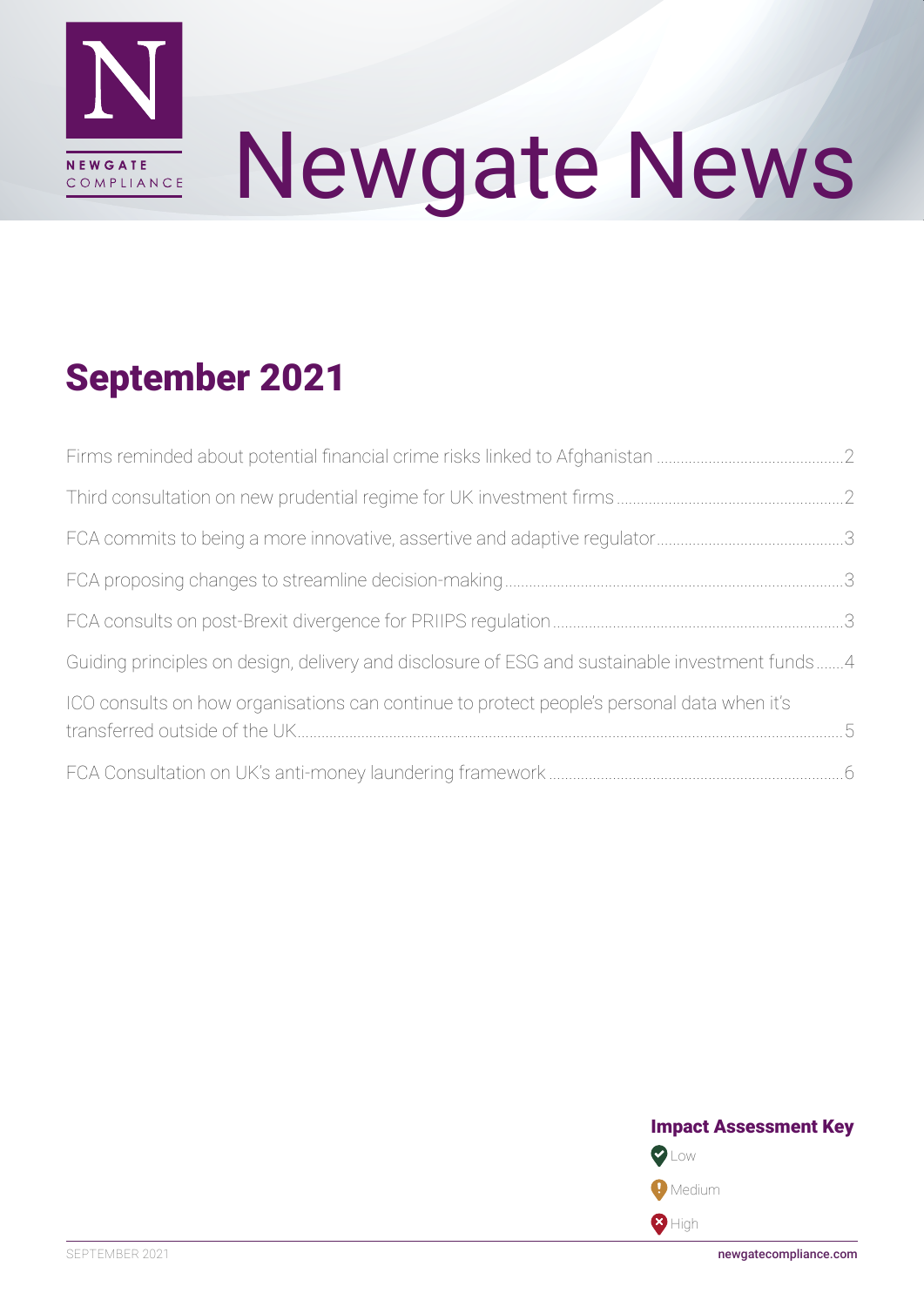<span id="page-1-0"></span>

# *<b>9 Firms reminded about potential financial crime* risks linked to Afghanistan

The FCA have released a statement underlining the financial crime risks linked to Afghanistan and emphasising the need for robust systems and controls that respond to changing risk landscapes.

The FCA reiterated its expectation for firms to have in place systems and controls to counter the risk they might be used to further financial crime. Although Afghanistan is not currently listed as a high-risk jurisdiction under Schedule 3ZA of the Money Laundering Regulations, it is on the EU high-risk third countries list. Firms are reminded to apply risk sensitive enhanced due diligence measures where there is a high risk of money laundering or terrorist financing.

The FCA also note that sanctions are already in place in respect of Afghanistan, and firms should continue to screen against the [UK Sanctions List](https://www.gov.uk/government/publications/financial-sanctions-consolidated-list-of-targets).

Further information is set out in Newgate's Special Edition Financial Crime [newsletter](http://newgatecompliance.com/downloader/YmI1ZmI5ZTFjNGNkNjM5OWU4MTJmYzM4NmVlMTQxZDn-p23zaMioR4VE3pAEyZDNMXFmOTlodmdHT3plTWxIbEx0cnQ0TG1wMFppbEFhaEhRQWc3allsRXJYb3U1N0c4eEZKejFMakR2ZW9wUUdoMA).

Newgate advice: Newgate's Financial Crime Division can assist firms with implementing robust and adaptable AML systems and controls. Particular care and attention should be given to money flows and Enhanced Due Diligence carried out in this region. Please contact a Newgate Consultant to learn more on how we can assist with updating your business wide risk assessments along with procedures on customer due diligence, enhanced due diligence and transaction monitoring.

#### [Read more](https://www.fca.org.uk/news/statements/firms-reminded-about-potential-financial-crime-risks-linked-afghanistan)

# **® Third consultation on new prudential regime** for UK investment firms

On 6 August, the FCA published its third and final consultation paper in relation to the new UK Investment Firms Prudential Regime (IFPR), which will come into force on 1 January 2022. The FCA's final policy statement will be released in Q4 2021.

Newgate have published a summary of the paper which you can read [here](http://newgatecompliance.com/downloader/NjY0Mjg2MWNhMWFkOWUwODZlOTVhNGQ5YTE3OTMwODdgMceVTWCNLw1VnxSrFMY6Uk1iNW5IcUxsTERwRHVrQUZJaDJoTlRmWVppM2ZKVEg0WU9tTFhGeXRodlNvNzRSQnBaR1ZwUUVTcHowVTc4Lw).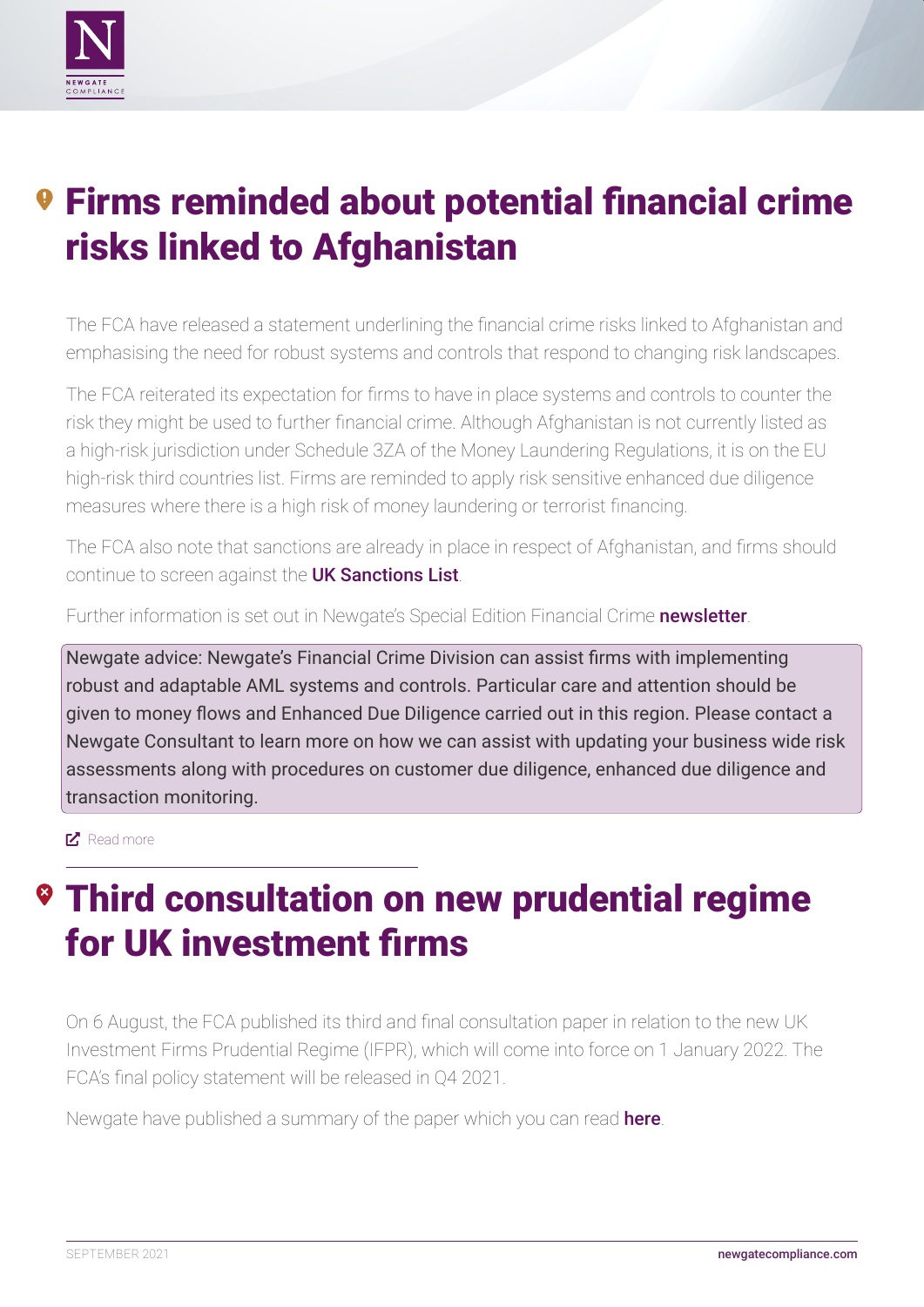<span id="page-2-0"></span>

Newgate advice: Please get in touch with a Newgate Consultant to complete an IFPR readiness assessment if you haven't already done so. The IFPR readiness assessment provides a gap analysis of the rules against the firm's existing framework. Contact us to book a IFPR readiness assessment.

**E** [Read more](https://www.fca.org.uk/news/news-stories/third-consultation-new-prudential-regime-uk-investment-firms)

## *<b>O* FCA commits to being a more innovative, assertive and adaptive regulator

In July, the FCA released its Business Plan for 2021/22, in which it signalled its intention to become more assertive and test the limits of its own powers in its role as the UK regulator. Alongside this, the FCA will be investing £120m into its data strategy over the next 3 years, which will include modernising its use of data and technology to identify and react to harm more quickly.

A copy of the FCA Business Plan is accessible **[here](https://www.fca.org.uk/publications/business-plans/2021-22)**.

**E** [Read more](https://www.fca.org.uk/news/press-releases/fca-commits-being-more-innovative-assertive-adaptive-regulator)

## FCA proposing changes to streamline decision-making

The FCA is proposing changes to its decision-making process with the aim of improving how it tackles firms and individuals who do not meet required standards. The FCA is consulting on proposals which intend to give greater responsibility for decisions to senior members of FCA staff, away from the Regulatory Decisions Committee (RDC), with the aim of streamlining decisionmaking and

This consultation closes on 17 September 2021 with the aim of publishing a Policy Statement in November 2021.

**E** [Read more](https://www.fca.org.uk/news/press-releases/fca-proposing-changes-streamline-decision-making)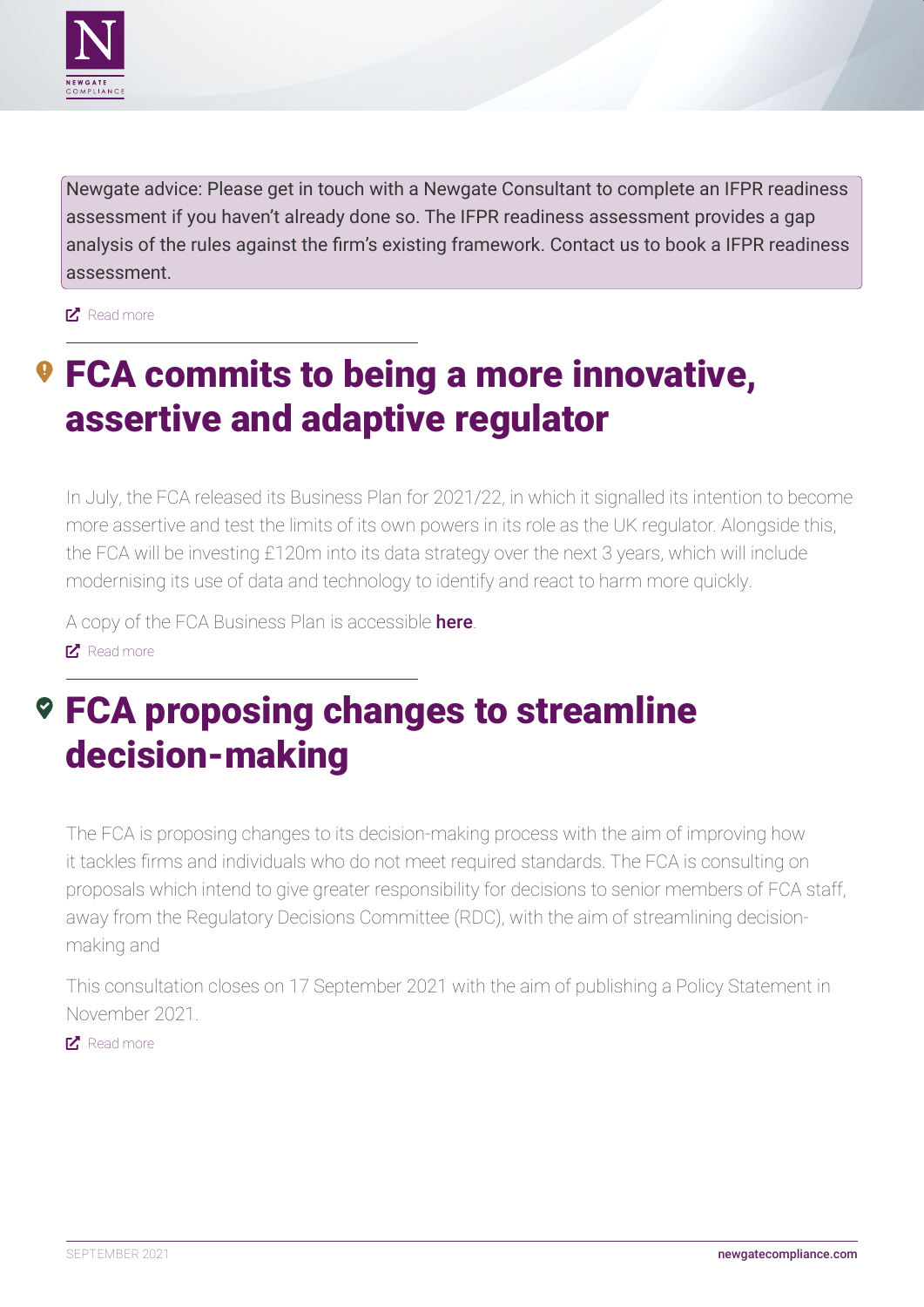<span id="page-3-0"></span>

# **9 FCA consults on post-Brexit divergence for** PRIIPS regulation

On 20 July, the FCA announced proposals to change disclosure documents provided to retail investors under the Packaged Retail and Insurance-based Investment Products (PRIIPs) regulation. Under the current legislation, those who produce, advise on, or sell PRIIPs are required to provide a Key Information Document (KID) about the product they are selling.

The FCA note however, that there has been some confusion and misleading information produced in some KIDs due to methodologies used in producing performance scenarios and summary risk indicators. The FCA also highlighted a lack of clarity within the PRIIPs regime over the corporate bond market. Consequently, HM Treasury has confirmed that the UK will diverge from EU PRIIPs regulation to better protect its consumers.

The Financial Services Act 2021 allows the FCA to specify whether a product can be classified as a PRIIP under the PRIIPs Regulation as well as allowing the FCA to define what is meant by 'performance information'. The FCA say its proposed changes will provide more clarity to consumers about what the products are, the risk presented, and information to help understand likely future performance.

Sheldon Mills, Executive Director, Consumers and Competition said:

*"Exiting the EU has provided us an opportunity to quickly amend technical standards surrounding key information documents as we know that they are not fully achieving the intended aims. We want to ensure that consumers have what they need through transparent information and furthermore through the reduction of potentially misleading information being displayed."*

The FCA plans to amend the PRIIPs RTS by the end of 2021, with changes made coming into effect 1 January 2022.

Newgate advice: Newgate will keep firms updated as to the impact of changes in the PRIIPs regulations.

#### ■ [Read more](https://www.fca.org.uk/news/press-releases/fca-consults-post-brexit-divergence-priips-regulation)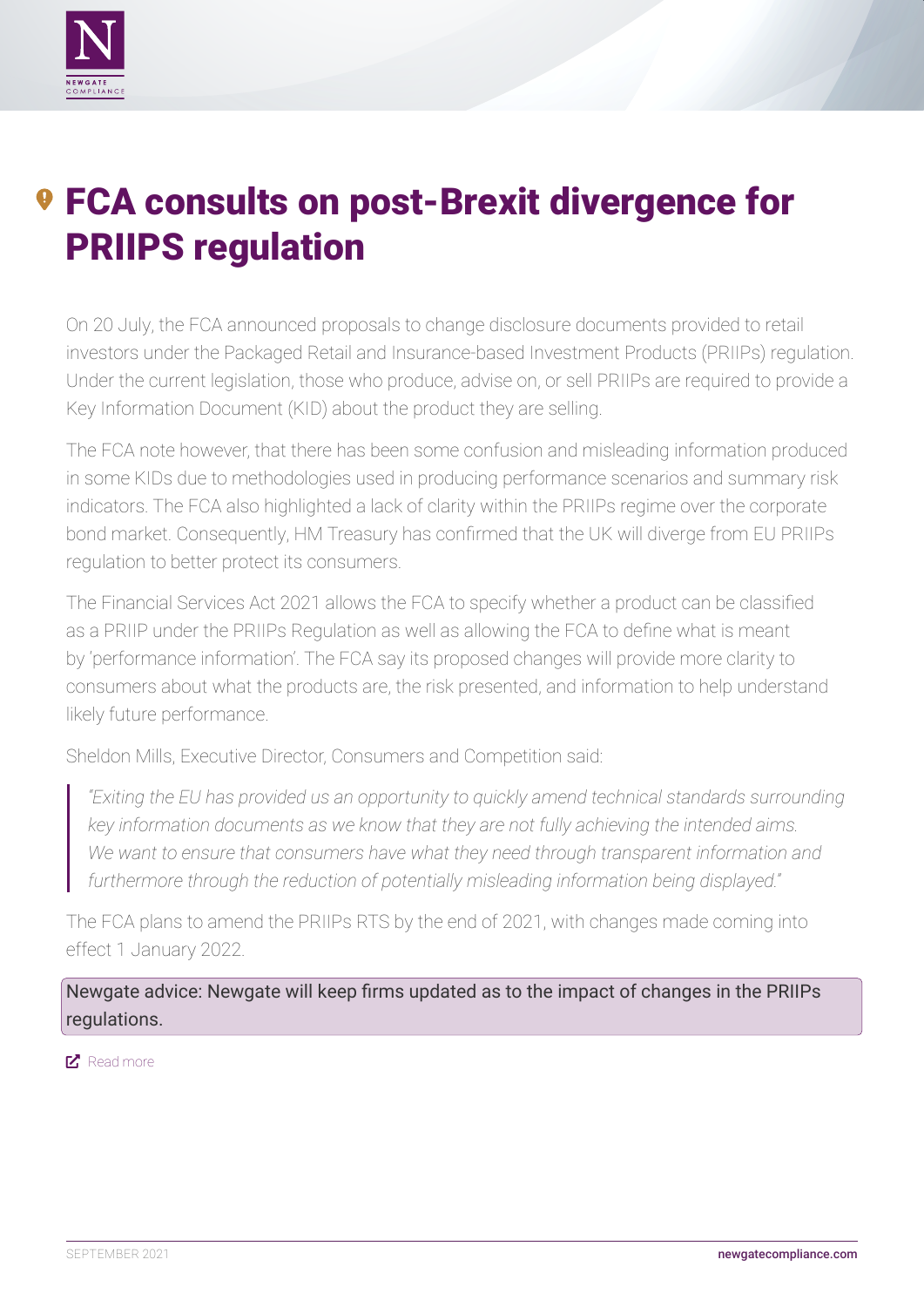<span id="page-4-0"></span>

# **<sup>9</sup> Guiding principles on design, delivery and** disclosure of ESG and sustainable investment funds

On 19 July the FCA published a letter to the chairs of authorised fund managers setting out expectations on the design, delivery, and disclosure of environmental, social and governance (ESG) and sustainable investment funds. The FCA say they are receiving a high volume of applications for authorisation of funds with a sustainable focus, but many of these are poor-quality and fall below their expectations.

The FCA also note that where firms are providing an ESG service as part of a fund's offering, they expect them to be able to explain to us how they have considered the quality of this service in the context of the fees they are charging.

The FCA have developed some guiding principles the design, delivery, and disclosure of responsible and sustainable investment funds. These guiding principles can be found in the annex of the Dear Chair letter which you can read [here](https://www.fca.org.uk/publication/correspondence/dear-chair-letter-authorised-esg-sustainable-investment-funds.pdf).

Newgate advice: The FCA have emphasised that they expect clear and accurate disclosures to consumers where funds make ESG-related claims. Please contact your Newgate Consultant for guidance on your regulatory obligation relating to ESG disclosures. **E** [Read more](https://www.fca.org.uk/news/news-stories/guiding-principles-on-design-delivery-disclosure-esg-sustainable-investment-funds)

# ICO consults on how organisations can continue to protect people's personal data when it's transferred outside of the UK

The ICO has launched a public consultation on its draft international data transfer agreement (IDTA) which will replace the standard contractual clauses (SCCs) to consider the binding judgment of the European Court of Justice in a case commonly known as Schrems II. Schrems II requires organisations to carry out due diligence when making transfers of personal data outside of the UK to countries that do not have an adequacy decision.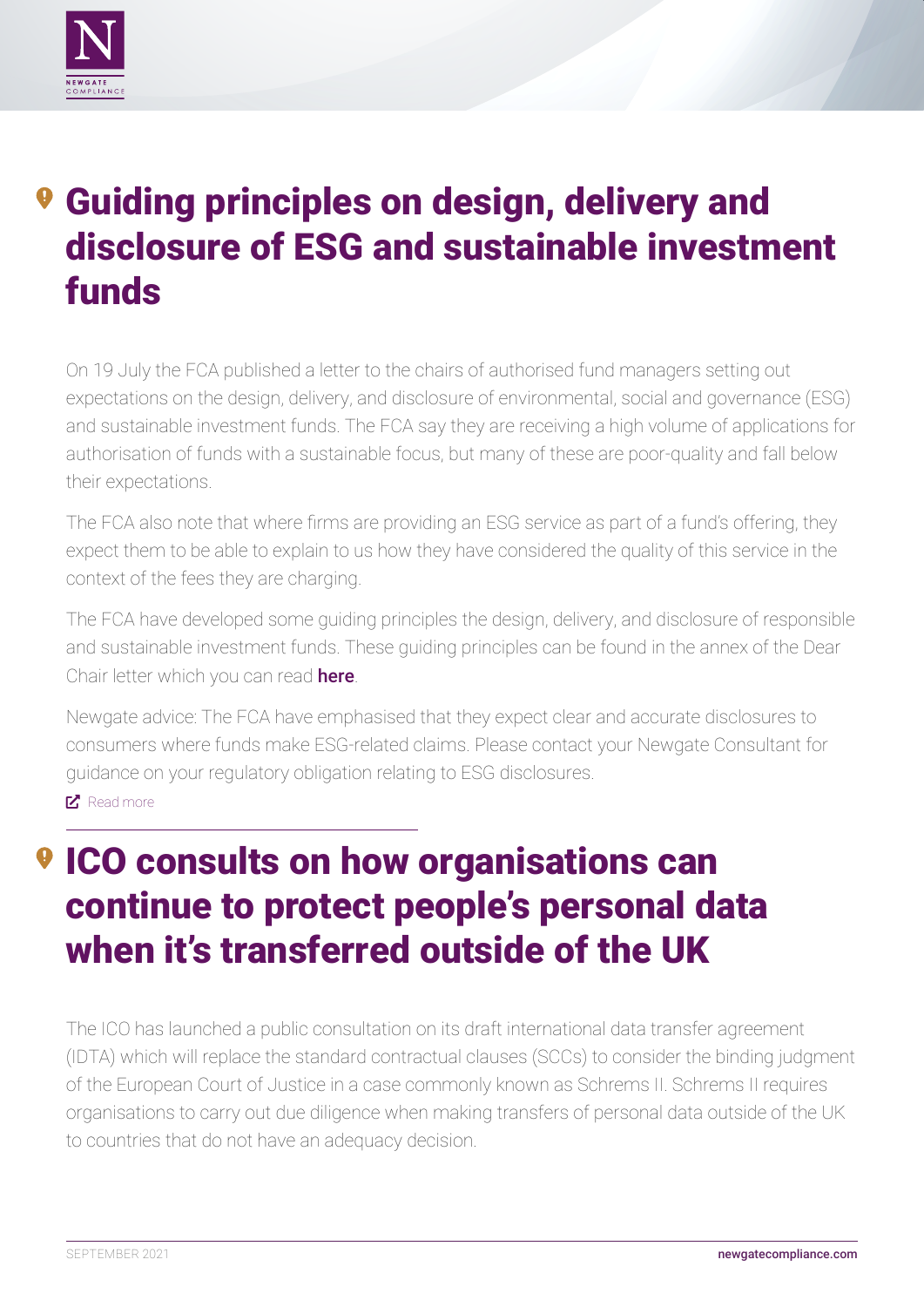<span id="page-5-0"></span>

The ICO have said the new IDTA will support the UK's digital economy by continuing to enable the global flow of people's information with the safeguards of high standards of data protection.

Steve Wood, ICO Executive Director of Regulatory Strategy, said:

*"The modern world involves increasing flows of personal data about citizens to deliver goods and services. Ensuring data is well-protected when transferred outside of the UK will be vital in maintaining people's trust in the system. Our new IDTA is developed to ensure such protections are in place."*

Newgate advice: Newgate will update firms as to what this draft IDTA will mean for transferring data outside of the UK.

**E** [Read more](https://ico.org.uk/about-the-ico/news-and-events/news-and-blogs/2021/08/ico-consults-on-data-transferred-outside-of-the-uk/)

# FCA Consultation on UK's anti-money laundering framework

In July 2021, UK Government published a consultation paper covering various proposed amendments to the UK's anti-money laundering framework.

A summary of the consultation is set out in Newgate's Special Edition Financial Crime [newsletter](http://newgatecompliance.com/downloader/YmI1ZmI5ZTFjNGNkNjM5OWU4MTJmYzM4NmVlMTQxZDn-p23zaMioR4VE3pAEyZDNMXFmOTlodmdHT3plTWxIbEx0cnQ0TG1wMFppbEFhaEhRQWc3allsRXJYb3U1N0c4eEZKejFMakR2ZW9wUUdoMA).

#### SUSPICIOUS ACTIVITY REPORTS

The consultation seeks views on the merits of amendments to the MLRs allowing AML/CTF supervisors to have rights to view the content of SARs submitted by their supervised population(s) request. Stakeholders have raised concerns whether supervisors (such as the FCA and HMRC) are allowed to access and view the contents of SARs. According to the UK government, this has led to an inconsistent approach being taken across AML/CTF supervisors, with each taking their own view on whether they can access and view the content of SARs.

This consultation also seeks views on whether it is useful or necessary for supervisors, for the purpose of fulfilling their functions, to collect and view the content of SARs.

Newgate advice: The FCA is seeking more flexible information and intelligence gathering powers to use across its supervised population. Access and use of SAR information will help inform the FCA's risk-based approach to supervision. This is further evidence of the far more